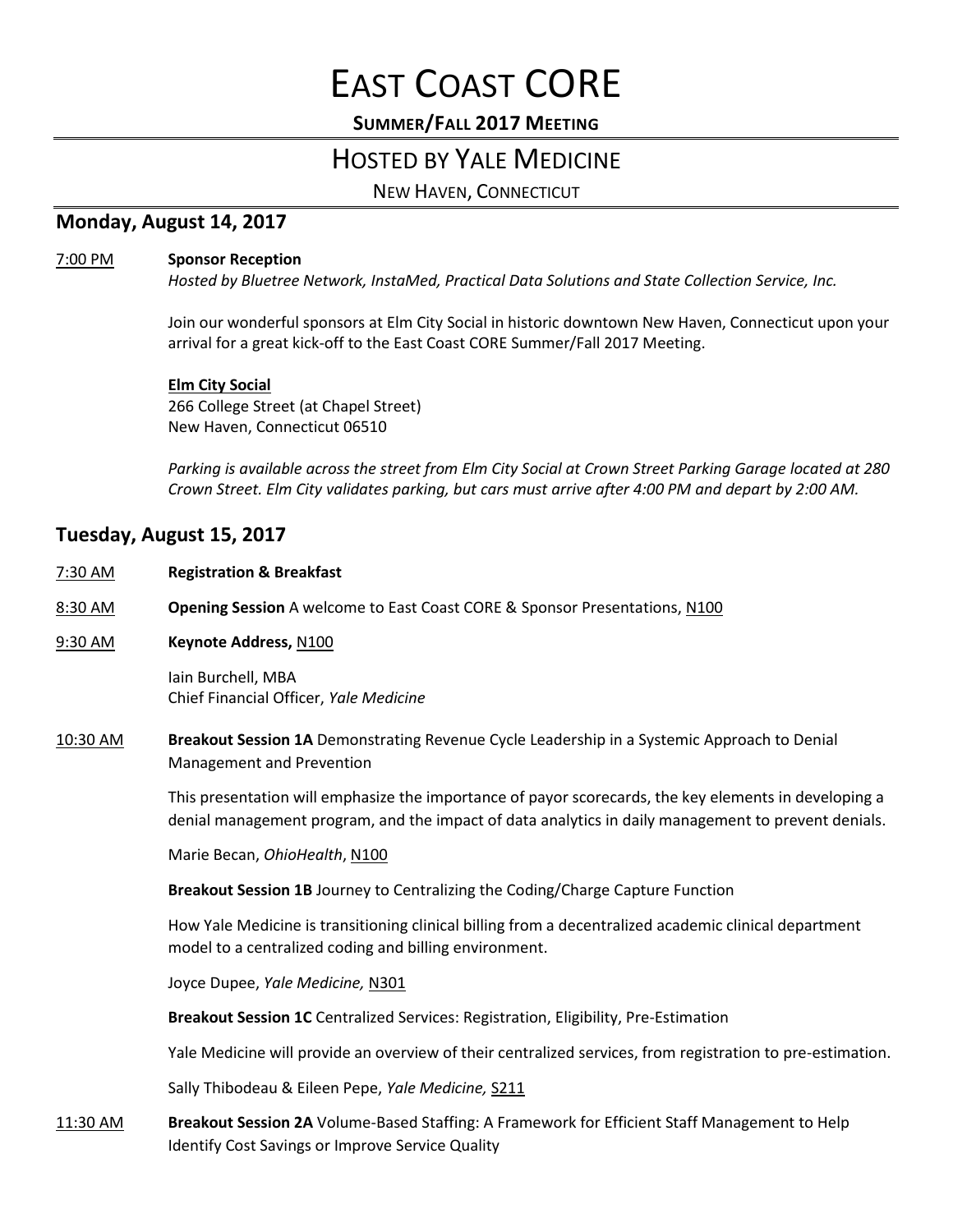UPMC will present their optimization framework - a mathematic model for software to identify the best shift combinations to achieve the lowest cost and best coverage. The potential of this model is to integrate into live workforce management forecasts to calculate the daily staffing requirements which allows the system to identify staffing surplus and shortages at each location.

Paul Hanna & Yan Zhao, *University of Pittsburgh Medical Center,* N100

**Breakout Session 2B** Optimizing Charge Corrections in Professional Billing

An overview of how charge corrections in Professional Billing, moving the process from Pre-AR to AR and allowing users to control which type of corrections require further intervention while allowing others to post directly to accounts with no further intervention.

Robyn O'Connell & Sandra Cabral, *Partners HealthCare,* S211

**Breakout Session 2C** Use of Epic Tools to Enhance the Role of Patient Access

Hackensack Meridian Health will share experiences and provide specific examples on how to monitor performance and productivity, enhance job functions, and handle productivity reporting.

George Brindisi & Sharette Davies, *Hackensack Meridian Health,* N301

#### 12:30 PM **Lunch**

Stiles College 29 Tower Parkway New Haven, Connecticut 06511

*Transportation will be provided to and from Stiles College starting at 12:00 PM.*

#### 2:00 PM **Vignettes,** N100

**2:00 PM Vignette A** Anesthesia Billing & Claims Set-Up

*Partners HealthCare*

**2:15 PM Vignette B** Utilizing Experian Propensity to Pay Software in Epic

During this session, Yale New Haven Health will share information about how they have partnered with a vendor to manage self-pay accounts more effectively and efficiently in Epic.

Kimberly Mule, *Yale New Haven Health*

**2:30 PM Vignette C** Addressing Edits at the Coding Point

Why should we have multiple people look at a claim, multiple times? Why not have coding address codes and edits? Technically, the Encoder has edits enabled to help with the compliance, completeness and consistency of outpatient claims, but there are more than the technical elements needed for a sustainable "clean claims" initiative.

Waldemar Mena, *Hackensack Meridian Health*

#### 2:50 PM **Breakout Session 3A** Enhancing the Patient Experience through CRM

The Central Billing Office (CBO) at NYU Langone has implemented a patient financial clearance unit and key account WQ tools in Epic to transform the patient experience from a billing perspective. We will discuss how organizations can proactively assist patients to prepare for their services through the financial clearance process; how to use CRM to reduce self-pay aging, increase staff productivity, and manage escalations related to customer service issues; and how to integrate MyChart functionality in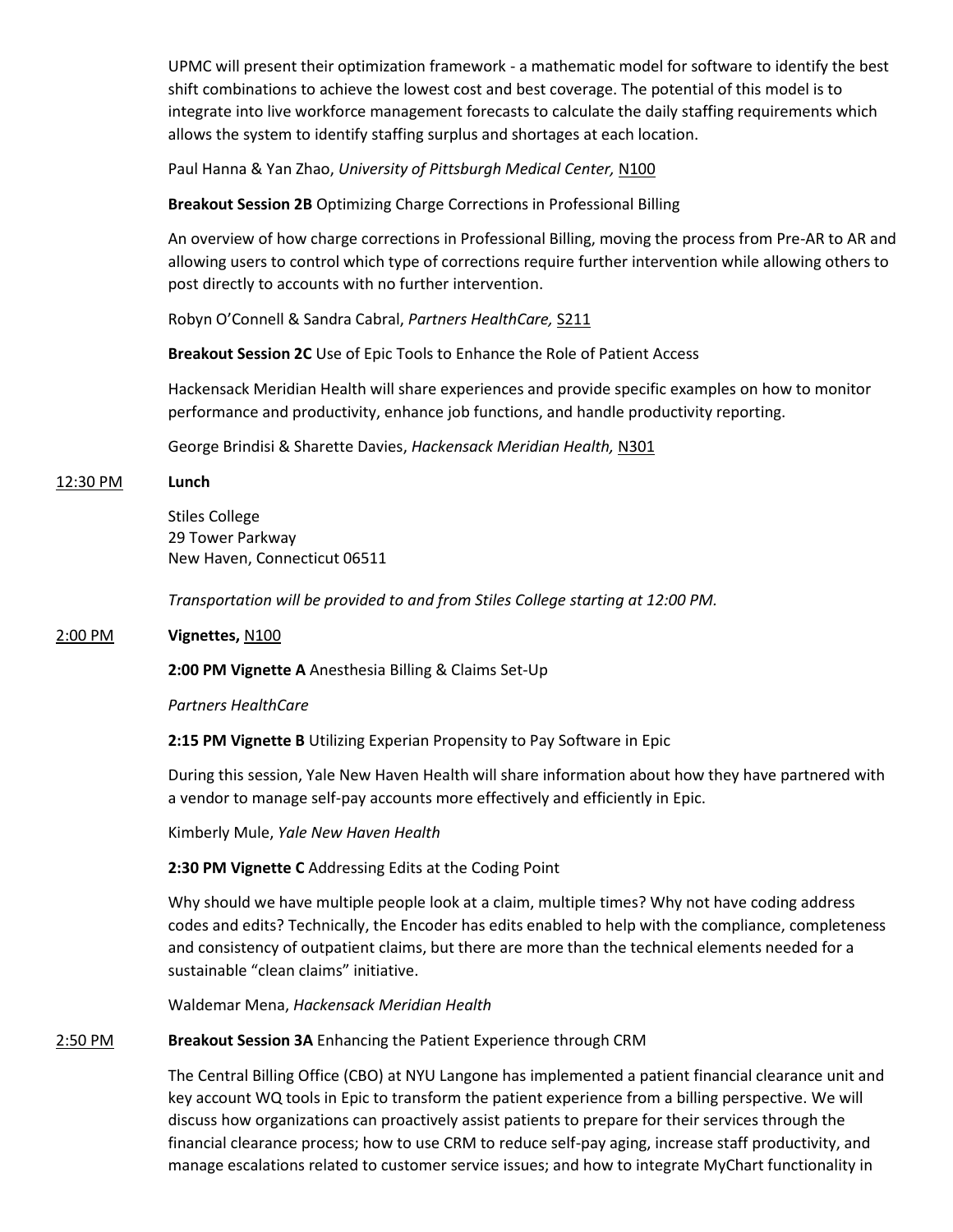the collections process. The session will end with a discussion of what other facilities are doing to improve the patient experience within the revenue cycle, including patient communication, collection workflows and service recovery platforms.

Giuseppe Siena & Luz Argenal, *NYU Langone Medical Center,* S211

**Breakout Session 3B** Working From Home Benefits Verification Staff

Rita Heintz has enabled over 60% of her staff to Work-From-Home while she managed the group in Epic. She plans to share her metrics from the workbench reporting used to watch their weekly productivity and perform Q&A on accounts completed by each staff member.

Rita Heintz, *Lehigh Valley Health Network,* N100

4:00 PM **General Session B** Training and Innovation: Our Approach to Revenue Cycle Operations Training

*Medical University of South Carolina,* N100

#### 5:30 PM **Networking Reception**

The Peabody Museum of Natural History at Yale University 170 Whitney Avenue New Haven, Connecticut 06511

*Transportation will be provided to and from the Networking Reception from the Omni New Haven Hotel to The Peabody Museum starting at 5:00 PM and ending at 8:00 PM.*

## **Wednesday, August 16, 2017**

8:00 AM **Breakout Session 4A** Revenue Cycle Performance Support

In today's fast paced work environment, it is a challenge to keep up with rapid changes in our organizations and the systems we use. In this session, we will focus on performance support and the challenges we face to make sure everyone has what they need to get their work done.

Maria Hood, *Partners HealthCare,* S211

**Breakout Session 4B** Using the Credit Epic Toolkit to Reduce Credits

UNC has used the credit toolkit to manage credits and reduce credits significantly; the organization is tracking to achieve a 50% reduction in credit dollars after using the credit toolkit for 3 months.

Laura Mowry & Angela Allen, *UNC Health Care,* N100

**Breakout Session 4C** Information Governance Equals Increased Compliance

Information Governance is multi-disciplinary structures, policies, procedures, processes and controls with the ability to extract financial value from healthcare information while meeting the organization's compliance needs and mitigating risk. An important principle is ensuring information is available in the right place and timely.

Waldemar Mena, Debra Hall & Maribeth Jimenez, *Hackensack Meridian Health,* N301

9:00 AM **Ad Hoc Session** Conference Review & Feedback, N100

*What can we do better? What topics do you want to hear about next?*

9:30 AM **General Session D** Every Adventure Requires a First Step: How Questionnaires Help Patients